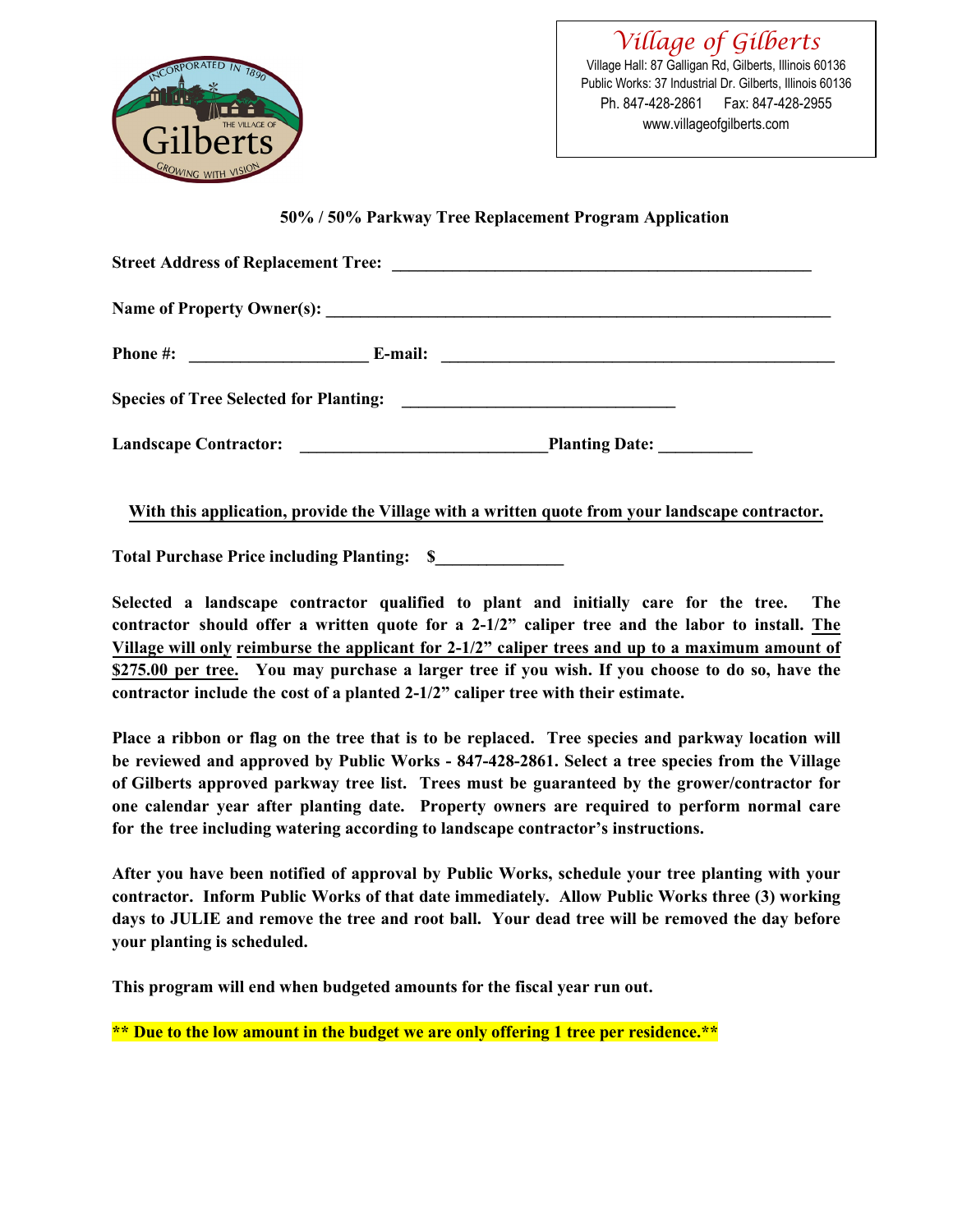

*Village of Gilberts* Village Hall: 87 Galligan Rd, Gilberts, Illinois 60136 Public Works: 37 Industrial Dr. Gilberts, Illinois 60136 Ph. 847-428-2861 Fax: 847-428-2955 www.villageofgilberts.com

*The trees on this list are the only species approved for planting in the Gilberts 50/50 tree program. When planted, provide the Village with a paid-in-full receipt from the landscape contractor. The 50% reimbursement check will be mailed within 14 days after receiving receipt.*

American Linden (Basswood): (Tilla Americana) Mature height of 60 feet, medium growth rate, and yellow fall color. Tolerant of urban conditions.

Bur Oak: (Quercus macrocarpal) - Large tree. Medium to slow growing, very sturdy, long lived tree. Eventually 60 feet plus tall with an equal spread. Native to Illinois.

Chinkapin Oak: (Quercus muehlenbergil) - SO feet in height. Dark Yellowish green leaves in summer, yellow to orangish brown to brown leaves in fall. Native to Illinois.

Ginko (Male): (Gingko bilobas) -Approximate mature height of 60 feet. Pyramidal in form, unique fanshaped leaves on ascending branches that turn yellow in fall. Slow growth. Very resistant to insects.

Hackberry: (Celtis occidentalis) - Approximate mature height of 60 plus feet. Fairly free of disease and insect pests.

Honeylocust (Thornless): (Gleditsia triacanthos "inermis") - Approximate mature height of SO feet with a spread of 40 feet, somewhat vase shaped. Foliage is fine textured with small leaflets which turn yellow in fall. Very tolerant of urban conditions, salt and pollution.

Hybrid Elm: (Ulmus species) - Many varieties are available that are resistant to Dutch Disease (Homestead, Pioneer, Regal). Mature height of 60 feet, vase shaped, with yellow fall color. Fast growing and very adaptable to urban conditions.

Japanese Tree Lilac: (Syringa retuculata) - Mature height of 25 feet. Small ornamental tree with plumes of creamy white fragrant flowers in summer with an attractive reddish-brown bark.

Kentucky coffee tree (Male): (Gymnocladus dioicus)- Mature height of 60 feet. Compound leaves, interesting bark and form, few pests, tolerant of urban conditions (Plant seedless male varieties.)